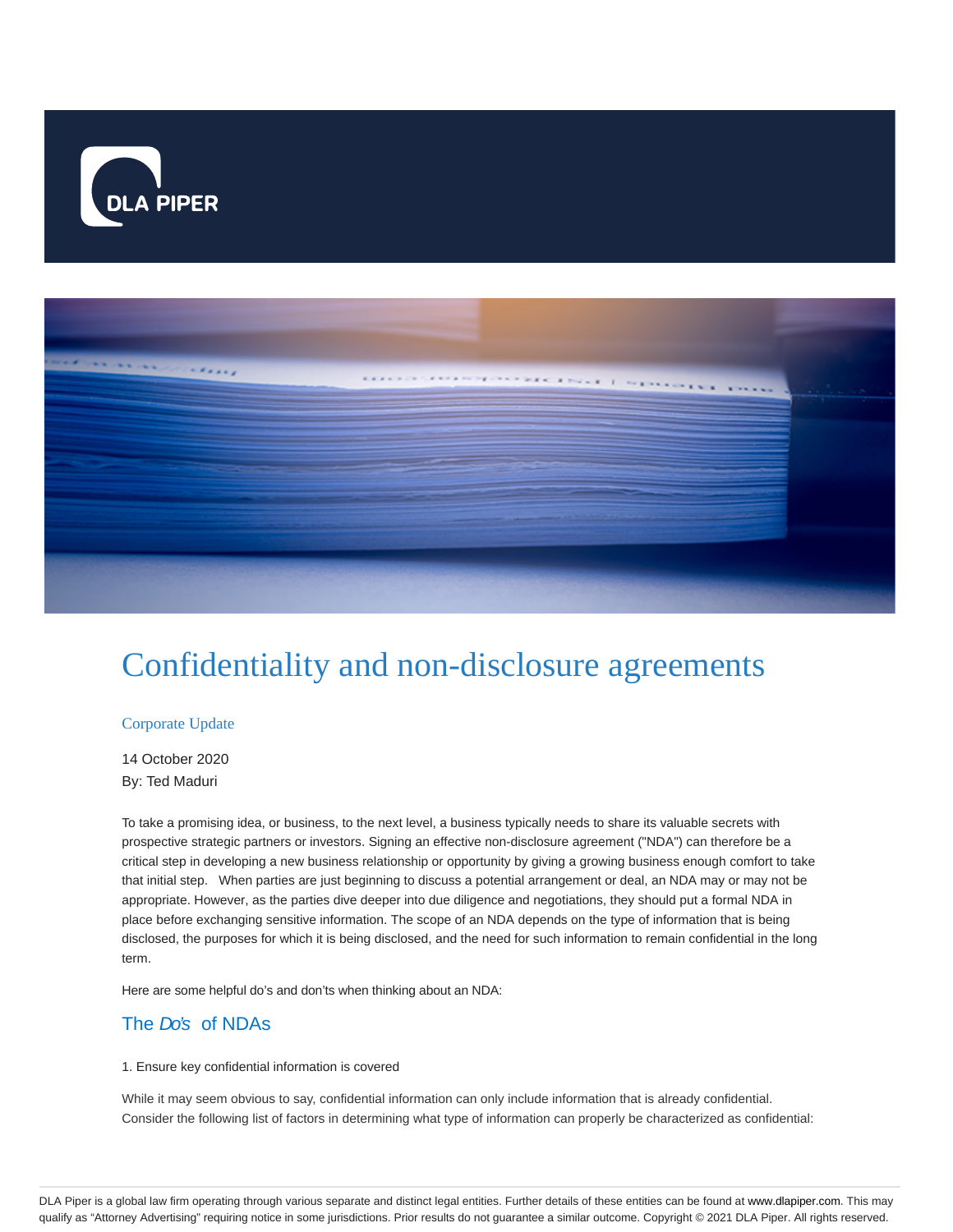- the extent to which the information is known outside the party's business;the extent to which it is known by employees and others involved in the party's business;
- the extent of measures taken by the party to quard the secrecy of the information;
- the value of the information to the party and its competitors; and
- the ease or difficulty with which the information could be properly acquired or duplicated by others through their independent effort.

Considered collectively, these factors can assist in determining whether information is confidential and the degree to which a party should attempt to protect it under an NDA.

## 2. Specify proper use

One of the most important features of an NDA is a specific description of the purposes for which confidential information may be used, paired with a blanket prohibition on using it for anything other than the prescribed purpose. These restrictions prevent the receiving party from making inappropriate use of valuable confidential information. Typical uses of confidential information may include: carrying out specified professional services (e.g., engineering, software needs assessment, management consulting engagement); conducting due diligence on an acquisition target company; exploring the terms of a potential joint venture or other business opportunity; etc.

## 3. Stipulate protective measures

Parties should consider the level of care that must be taken to avoid disclosing confidential information. Disclosing parties should insist on an objective standard, such as the use by the receiving party of commercially reasonably efforts to protect the information of the type being disclosed. A disclosing party may want to include specific protective measures such as: a requirement that information be kept in a secure location; specific security protocols for data systems where confidential information will be stored; notification of unauthorized disclosure/misappropriation; and limits on copying information or transmitting it electronically.

# The *Don'ts* of NDAs

## 1. Don't treat all information as confidential

Not all confidential information should be treated as confidential. There are two ways to exclude categories of possible confidential information: 1) by including exceptions to the definition of confidential information or 2) by adding carve-outs to the obligations that apply to confidential information. The second approach is generally more straightforward. Either way, the following should be excluded:

- Information developed by the receiving party prior to disclosure under the NDA (without reference to the confidential information);
- Information received by the receiving party lawfully from third parties (without breach of confidentiality obligations);
- Information derived independently by the receiving party (without reference to the confidential information) after disclosure under the NDA;
- Information already in the public domain, through no wrongful act or omission of the receiving party; and
- Disclosure compelled by law or court order.

## 2. Don't ignore third parties

It is easy for parties to an NDA to focus solely on how they themselves treat the confidential information, but care should also be taken in defining who else can receive such information in furtherance of the permitted purpose. Often, there is a reasonable need to disclose information to employees or professional advisors (or even financing sources, affiliates or limited partners, etc.) but this should be considered on a case-by-case basis. Ideally, such recipients are identified by name, at a minimum they should be identified by class, and always on a "need to know" basis. The parties should also be clear about what confidentiality obligations must be imposed on such third parties as a prerequisite to them receiving confidential information (either through an existing employment agreement, retainer or entry into the NDA).

It also never hurts to be explicit in an NDA that information should never be disclosed to a party that competes with the disclosing party. This may be a particularly contentious issue where, for example, a potential buyer of a disclosing party also has (or could have in the future) interests in competitors of the target.